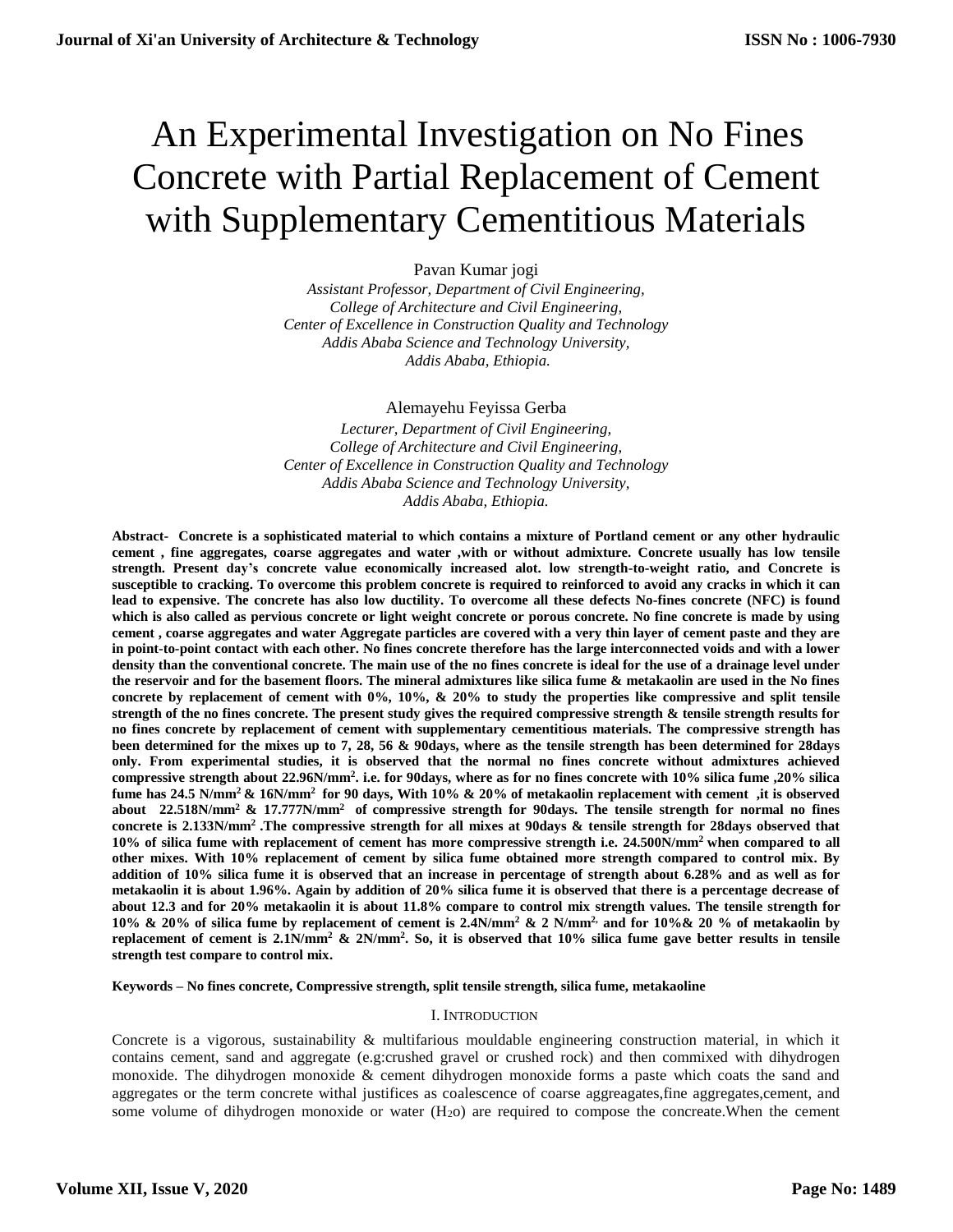chemically reacts with the dihydrogen monoxide,it hardens and binds the whole amalgamation together. The initial hardening reaction conventionally occurs within a few hours. It takes some weeks for concrete to reach full hardness and vigor. Concrete can perpetuate to harden and gain vigor over many years.

In archaic time, the romans commenced utilizing the concrete intensively,due to its workability and durability properties. Romans are the reason for the worldspread of this concrete. In that time,romans selectively commixes the lime ,rubble, with pozzolana sand & dihydrogen monoxide,so that it can forms a vigorous concrete ,which is called as opus caementicium.After that Victorians commixes the lime mortar and sand which engenders a same reaction is equipollent to the Roman pozzolana.After regular use & lot of experiments on concrete with different binding materials,finally the conventional concrete has discovered,in which we have grades in concrete like M5 ,M7.5,M10,M15,M20,M25,M30,M35,M40,M45,M50,M55,M60. Where M5 ,M7.5 are called as lean mix.M10,M15 & M20 are called as ordinary concrete. M25, M30, M35, M40, M45, M50, M55 are called as standard concrete. M60 is called as the high strength concrete.

Ordinary Portland cement is the ecumenically used cement around the world. The main product for the preparation of cement is limestone. The limestone powder is most finest powder which is engendered by heating materials in a kiln like immensely colossal container, where the clinker is composed. The obtained clinker is ground fine and then other chemical material are integrated in minuscule batches. Generally the mundane Portland cement was sub categorized into 3grades such as 33,43 & 53 grades depending upon the compressive vigor of the cement at 28days In the project, we have utilized OPC 53grade (zuvari cement).

The majority of the gravel or coarse aggregates are angular in shape which has a rough surface texture, the angular aggregates have the best surface area than the rounded gravel. so the angular aggregates have more bond vigor when compared to the rounded gravel or aggregates. The dihydrogen monoxide-cement ratio under 0.4 with crushed angular gravel results up to 38 than the rounded gravel.

#### II. LITERATURE REVIEW

As our aim is to develop no fines concrete, which does concern on the architectural, drainage, light weight structure's purpose, it also has many other aspects to be fulfilled like less durability, capillary absorption. Now a day's one of the new application technique in various structured fields is no fines concrete.Our project main aim is to see whether the no fines concrete has the capability to achieve the desired compressive strength and split tensile strength which is useful in the engineering construction works.

**Dr.M.Mageswari**- In spite of having low Compressive and flexural vigor, No-fines concrete has properties capable of being utilized as rigid pavement for low traffic volume roads. Along with the commix proportions and dihydrogen monoxide content to have ample bond between the aggregate particles, it is critical to determine what transpires to the dihydrogen monoxide once it perforates the pavement surface. Different amalgamations of Cement, GGBS, dihydrogen monoxide and Course aggregate with different maximum size and gradation were adopted for tribulation commixes to arrive at M20 grade concrete.M20 grade concrete is achieved with a w/c ratio of 0.36, Coarse aggregate of nominal size 20 mm passed and 10 mm retained, cement is partly superseded with 30% of GGBS and with a cement to Course aggregate ratio of 1:4. Its compressive vigor were observed to be 20.4 kN/m3.A perforated pipe can be provided at centre of the pavement above sub-base such that it amasses the dihydrogen monoxide stored in concrete and drains it to the required treatment plant or a recharge pit.

**K.Satham ushane**- More than 40 million residential units are needed to house millions of waifs in India. Blocks are paramount components in residential buildings. Even though bricks composed of soil have been widely used so far, there is very good scope for utilizing blocks composed of cement, sand and coarse aggregates because bricks are not available at all places to the desired requisites. A concrete block is primarily utilized as a building material in the construction of walls. A concrete block is one of several precast concrete products utilized in construction. Major advantage of concrete blocks is that their vigor can be engineered as per requisite, thus making them relatively more vigorous than masonry with bricks walls by around 15-20%. The market for building block is growing at a rapid rate, especially in the areas where burnt bricks are not facilely available or of poor quality. Lamentably, rigorous scientific studies have not been made on the vigor, durability and economy of concrete building blocks. Lightweight concretes can either be lightweight aggregate concrete, foamed concrete or Autoclaved Aerated Concrete (AAC). Such lightweight concrete blocks are often utilized in mason's house construction, because of their less density and self-weight, it avails for more expeditious construction.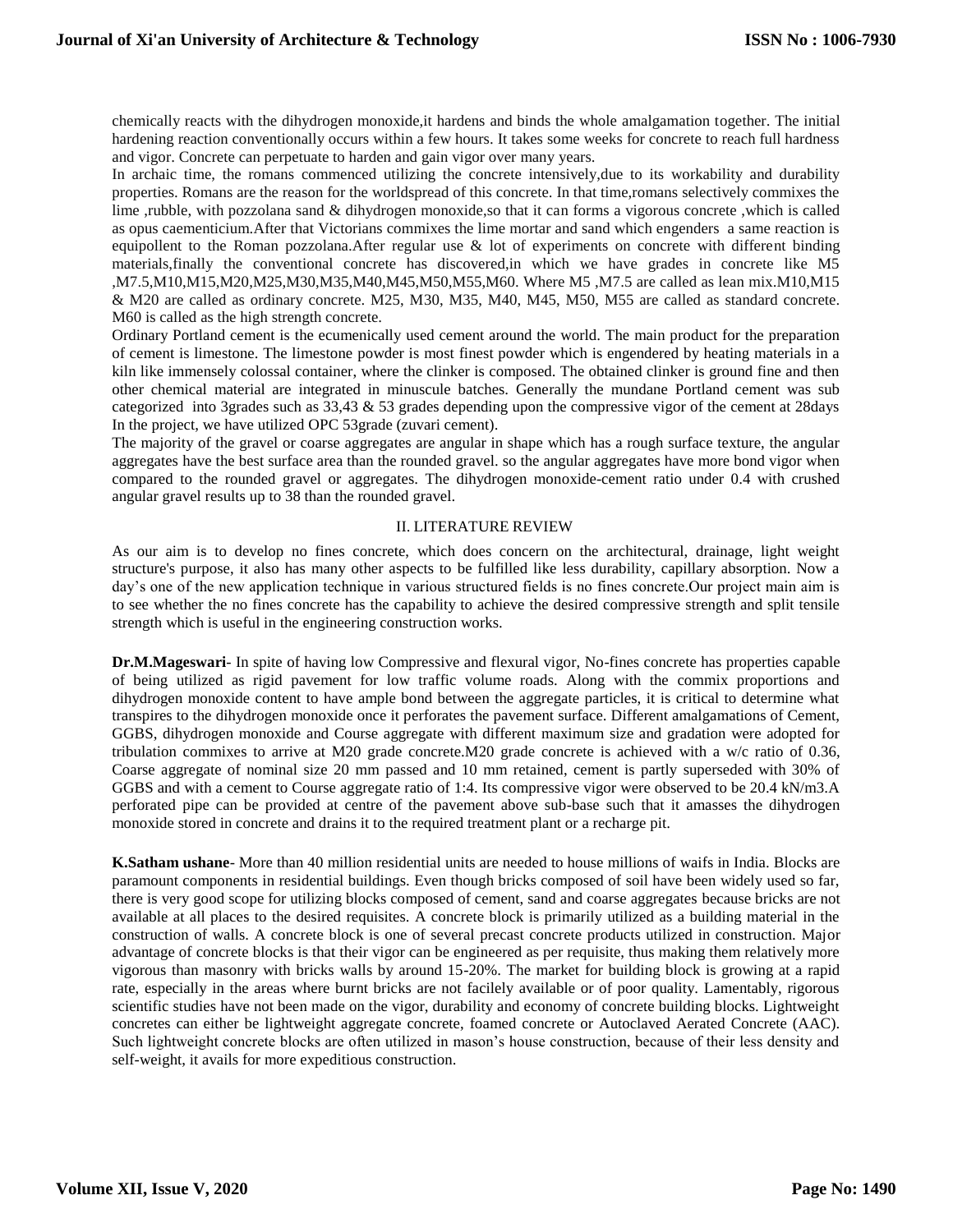**Geronimo-** A study for concrete commixes includes the factor of having a lightweight specimen. This can be defined as a type of concrete which includes an agent that increments the volume of coalescence, giving supplemental quality, and efficaciously supersedes dead weight. This lightweight concrete is lighter than the conventional concrete, having a dry density of 300kg/m3 up to 1840 kg/m3; 20% to 80% lighter (N.B Manaf, year). Lightweight concrete is kenned for its low density and thermal conductivity which is great to consider especially in our country that requires to be economical to gain paramount advantages. It is withal an efficacious material to reduce dead load capacity of a certain structure. The designed dimension could withal be reduced predicated on the design, more expeditious building rates, and hauling of material which is proportion to its cost may additionally be reduced. Taking into consideration that lightweight concrete is efficient to utilize for construction and has economical advantage, most especially in cases when there is a desideratum to construct alternative bunk houses for victims of earthquake, typhoon and other calamities who cannot afford to build them. In this figure, it shows that lighter materials can be utilized in concrete construction that can last for a long span of time.

**Techbrief-** Pervious concrete sometimes referred to as no-fines, gap-graded, permeable, or enhanced porosity concrete, is an innovative approach to controlling, managing, and treating the stormwater runoff. When utilized in pavement applications, pervious concrete can efficaciously capture and store the inclemency dihydrogen monoxide runoff, thereby sanctioning the runoff to percolate into the ground and recharge groundwater supplies. Pervious concrete contains little or no fine aggregate (sand) and punctiliously controlled amounts of dihydrogen monoxide and cementitious materials. The paste coats and binds the aggregate particles together to engender a system of highly permeable, interconnected voids that promote the rapid drainage of dihydrogen monoxide (Tennis et al. 2004; ACI 2010). Typically, between 15 and 25 percent voids are achieved in the hardened concrete, and flow rates for dihydrogen monoxide through the pervious concrete are generally in the range of 2 to 18 gal/min/ft2 (81 to 730 L/min/m2), or 192 to 1,724 inch/hr (488 to 4,379 cm/hr) (ACI 2010).

**Sanket Sharma (2012)**- determined the effect of percentage of fine aggregates and cement to coarse aggregate ratio to study the mechanical properties of pervious concrete. Tests and results concluded that with integration of 5% fine aggregates in pervious concrete, it incremented the compressive vigor but withal vigor decremented with further increment of percentage of fine aggregates. And compared to no fine aggregates in concrete , flexural vigor of pervious concrete incremented by 50% with additament of 10% fine aggregates.

**Jing yang (2012)** - investigated the effect of more minute sized aggregates, silica fume and super plasticizer to increment the pervious concrete vigor greatly. Predicated on results, they concluded that with utilization of more minute sized aggregates it availed to amend the consequentiality vigor of pervious concrete. SF and SP withal enhanced the vigor of pervious concrete. Additionally compressive vigor of composition of these materials can be reach up to 50 MPa and it can be applied to footpath and withal the low traffic conveyance road.

**Rui zhong (2015)-** dealt with silica fume and ultra-fine silica powder to ameliorate the ultra high performance pervious concrete matrix. To achieve the goal of ultra-high performance cement predicated matrix with compressive vigor in excess of 150 MPa and high durability properties designed and applied to the amalgamation design concept of pervious concrete. They concluded from the results that Predicated on enhanced mechanical properties as well as amended durability, high performance pervious concrete potentially sanctions elongating the application of pervious concrete and thus carries a vital potential in efficaciously counteracting the magnification of impervious urban areas.

**Baoshan huang** (2009)- carried out the experiment on pervious concrete with utilization of latex polymer to amend the vigor properties. With utilization of latex, natural sand and fibre they evaluated the effect of polymer modification on mechanical and physical properties of PMPC. Predicated on results, it was possible to engender pervious concrete coalescence with acceptable permeability and vigor through the amalgamation of latex and sand.

**Anthony Torres (**2015) - presented the utilization of thick cementitious paste on performance of pervious concrete and carried out the paramountcy vicissitude in mechanical properties of pervious concrete. To thicken the cementitious paste, they used limestone with sizes of 9.54 mm and 6.35 mm. and for amending thickness of cement paste, they minimized the other variables such as cement types, w/c ratios, sample size, admixtures etc. predicated on tests and results they concluded that porosity of pervious concrete decremented with an incrementation of cementitious paste thickness. And withal permeability of concrete decremented with increase of cementitious past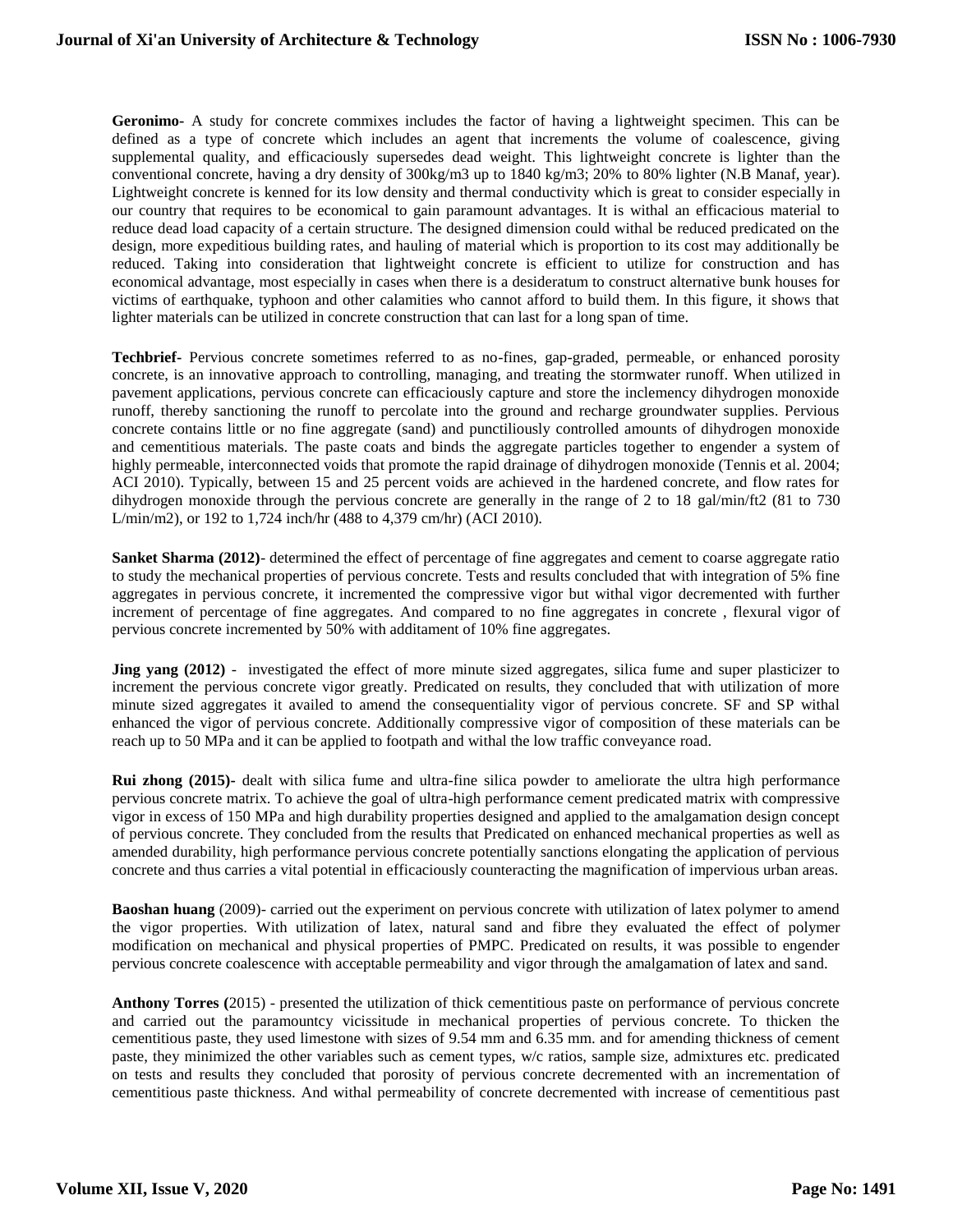thickness in pervious concrete. And surely decrement in porosity and permeability, compressive vigor and split tensile vigor incremented but it can vanquish the purport of pervious concrete if paste thickness becomes too thick.

**James Sommerville, Nigel Craig1 and Antoinette Charles** - No-fines concrete (NFC) homes comprise about 1% of the housing stock, in Scotland, which equates to around 33,000 homes. Most of these homes are located within the convivial housing providers' domain and given the 2050 target to reduce Scotland's carbon emissions by 80%, and then it becomes ostensible there may be consequential challenges for these homes to achieve a u-value proximate to 0.3 W/m²K. In the 1970's, NFC was identified as a material which could preserve cement and energy. However, as practices transmuted, technology developed, and climate change became an authentic force, then the right of these housing units to subsist became controvertible. This research aims to evaluate the future value of subsisting NFC homes through detailed cost-benefit analysis. The cost-benefit analysis compares the cost of refurbishing subsisting NFC homes and the cost of building incipient homes. It is suggested that the cost analysis comparison will avail gregarious housing providers and construction managers to better understand the feasibility of refurbishing these homes. Data for this analysis was accumulated through fieldwork and case studies where a commixed methodology approach was adopted to derive answers to questions through both quantitative and qualitative methods. The sample for this research fixates on subsisting NFC homes in Irvine, Glasgow and West Dunbartonshire. The findings of this research will avail gregarious housing providers and construction managers make decisions about the future of their NFC stock. The cost of an incipient build is £205/m² higher than refurbishment and the minimum payback period for the refurbishment activity of a single bedroom property, generally, has a 16 year period. The findings from this paper show the desideratum for further research on evaluating the assessment criteria used when considering to either 'make or break' subsisting NFC properties. The current accentuation on cost versus quality of life of the tenants within these subsisting properties may be disputable.

**Nea Riverside-** This project will address the heat loss and damp issues prevalent in no-fines concrete housing, retrofitting 35 such houses in Runcorn. These are arduous to retrofit costeffectively, so 7 different coalescences of measures will be trialled, each applied to five houses. The technologies are categorised as: external wall insulation, internal airtightness and complementary measures. Each property will receive a cumulation to test the efficacy of the different measures. In phase one all five properties will benefit from the same technology (there is a different technology for each group). In phase two (after a three-month period), a second set of minor amendments will be made to test the impact of low caliber air-tightness interventions for the best coalescence of 'marginal gains'.

**Karthik.H.Obla-**Pervious concrete is a special type of concrete with a high porosity utilized for concrete flatwork applications that sanctions dihydrogen monoxide from precipitation and other sources to pass through it, thereby reducing the runoff from a site and recharging ground dihydrogen monoxide levels. The void content can range from 18 to 35% with compressive strengths of 400 to 4000 psi. The infiltration rate of pervious concrete will fall into the range of 2 to 18 gallons per minute per square foot (80 to 720 liters per minute per square meter). Typically pervious concrete has little to no fine aggregate and has just enough cementitious paste to coat the coarse aggregate particles while preserving the interconnectivity of the voids. Pervious concrete is traditionally utilized in parking areas, areas with light traffic, pedestrian walkways, and greenhouses. Pervious Concrete is a consequential application for sustainable construction.

**Govind Ravish and , Er.V.K. Ahuja**- No-Fine concrete pavements are use mostly in rural area. This concept of pervious concrete is relatively incipient for rural road pavement. Pervious concrete has competency to flow dihydrogen monoxide through it and this property avail to recharge the ground dihydrogen monoxide. Pervious concrete pavement is unique and efficacious technique to meet the future demand. Vigor of the pervious concrete is low as compared to conventional concrete it is all due to high porosity. No-fines concrete is mostly utilized in nonpavements applications, inhibited use in pavements applications. This assignment purport is to assess the felicitousness for no-fines concrete to be utilized for the construction of road pavement

**Hussam A. A. Rehman-** This work fixate on studying the mechanical characteristics of polypropylene and carbon fiber reinforced no fine aggregate concrete, containing different percentages of fiber. This work was carried out utilizing several tests. These tests were workability fresh and hardened density, compressive vigor, splitting tensile vigor and modulus of rupture. Tests were performed for specimens at ages of (7, 28) days. The test results designated that the inclusion of fiber to the pervious concrete commixes did not affect the compressive vigor significantly, while the splitting tensile vigor and the modulus of rupture were amended significantly. Test results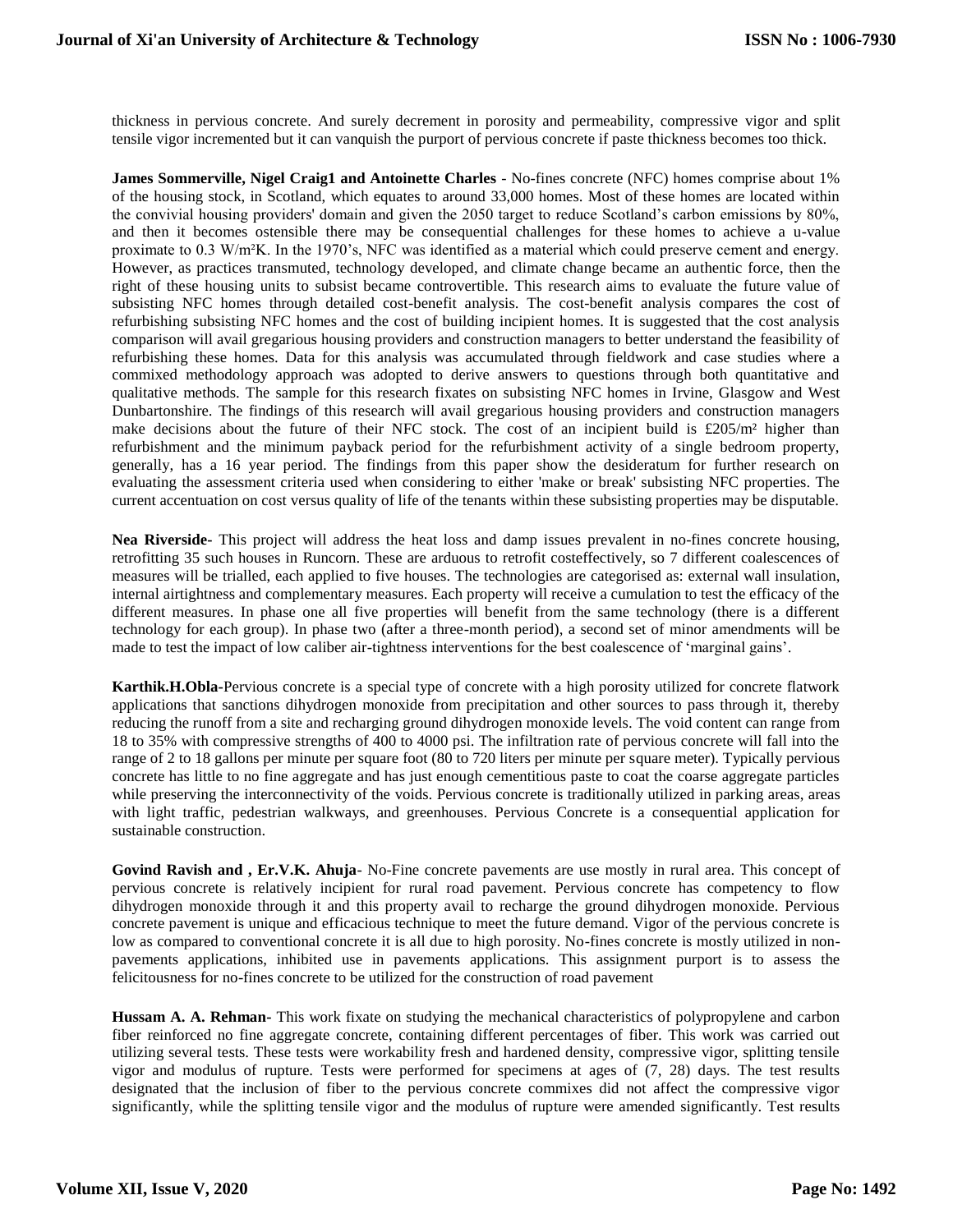betokened that, the modulus of rupture of (5%) carbon fiber pervious concrete specimens are three times that of the control specimens, while the modulus of rupture of (5%) polypropylene fiber pervious concrete specimens are two times that of the control specimens. The percentage increase in tensile vigor for polypropylene commixes containing fiber by volume fraction of (1%, 3%, 5%) were (93%, 101% and 129%) respectively and the percentage increase in tensile vigor for carbon commixes containing fiber by volume fraction of (1%, 3%, 5%) were (170%, 177% and 220%) respectively.

**A, R, Khaloo, Y. Khalighil &M, Irajian-** No-tines concrete has considerable drainage property and a relatively low vigor. A wide aggregate grading range, with higher percentage of aggregate in lower bound, ameliorates vigor properties, however such grading results in lower drainage capability, The objective of this paper is to make highperformance single-sized No-fines Concrete commixes utilizing polymer modification. An experimental program was carried out to study the parameters of watercement ratio, aggregate-cement ratio, type of polymer, polymer content, setting time and remedying period. The test specimens were 6X12 in. cylinders and were cast utilizing hand rodding compaction in accordance with ASTM C 31-69, Initially an opportune capping method was established to minimize its influence on the concrete vigor. Then dihydrogen monoxide-cement ratio of the concrete was optimized predicated on elimination of aggregate segregation in the fresh concrete and reaching the highest possible vigor, Later, two commixes with different ratios for aggregatecement were culled, one with low cement content, and another with high cement content. These commixes were polymer modified by Styrene-butadiene and Acrylic latex. Test results betoken that Styrene-butadiene polymer amends the' vigor performance of low-cement No-fines concrete, however Acrylic latex is salutary in both commixes, The Acrylic modified commixes were more time sensitive than the Styrene-butadiene commixes. As a result, the Styrene-butadiene commixes are more applicable in practice.

#### **SCOPE AND OBJECTIVE:**

The objective of the present work is to develop concrete with good strength, more porous, more capillarity .For this purpose it requires the use of different pozzolanic materials like metakaolin and silica fume along with fiber. So the experimental program to be undertaken;

- To reduce the impact of waste materials on environment.
- To find out the percentage use of admixtures feasible for construction.
- To determine the mix proportion with metakaolin and silica fume for concrete to achieve the desirable needs.
- To determine the water/ binder ratio, so that design mix having proper workability and strength.
- To investigate different basic properties of concrete such as compressive strength, split tensile strength, and comparing the results of different proportioning.
- For safe construction, to find the how much percentage of silica fume and metakaolin is partially replaced by cement as an admixture to attains strength at maximum level.

#### III. MATERIALS AND PROPERTIES

The physical and chemical properties of cement, coarse aggregates and dihydrogen monoxide utilized in this investigation are analyzed predicated on standard experimental procedure laid down in standard codes like Indian standard code, ASTMC, and Bureau of Indian standard codes.

*MATERIALS:*

The materials used in present investigation include;

- 1. Cement-Ordinary Portland Cement (OPC)
- 2. Mineral Admixtures
	- a. Silica Fume &
	- b. Metakaolin
- 3. Coarse aggregates
- 4. Water.

*CEMENT :*

Ordinary Portland cement of 53 grades was used for the experimental investigation.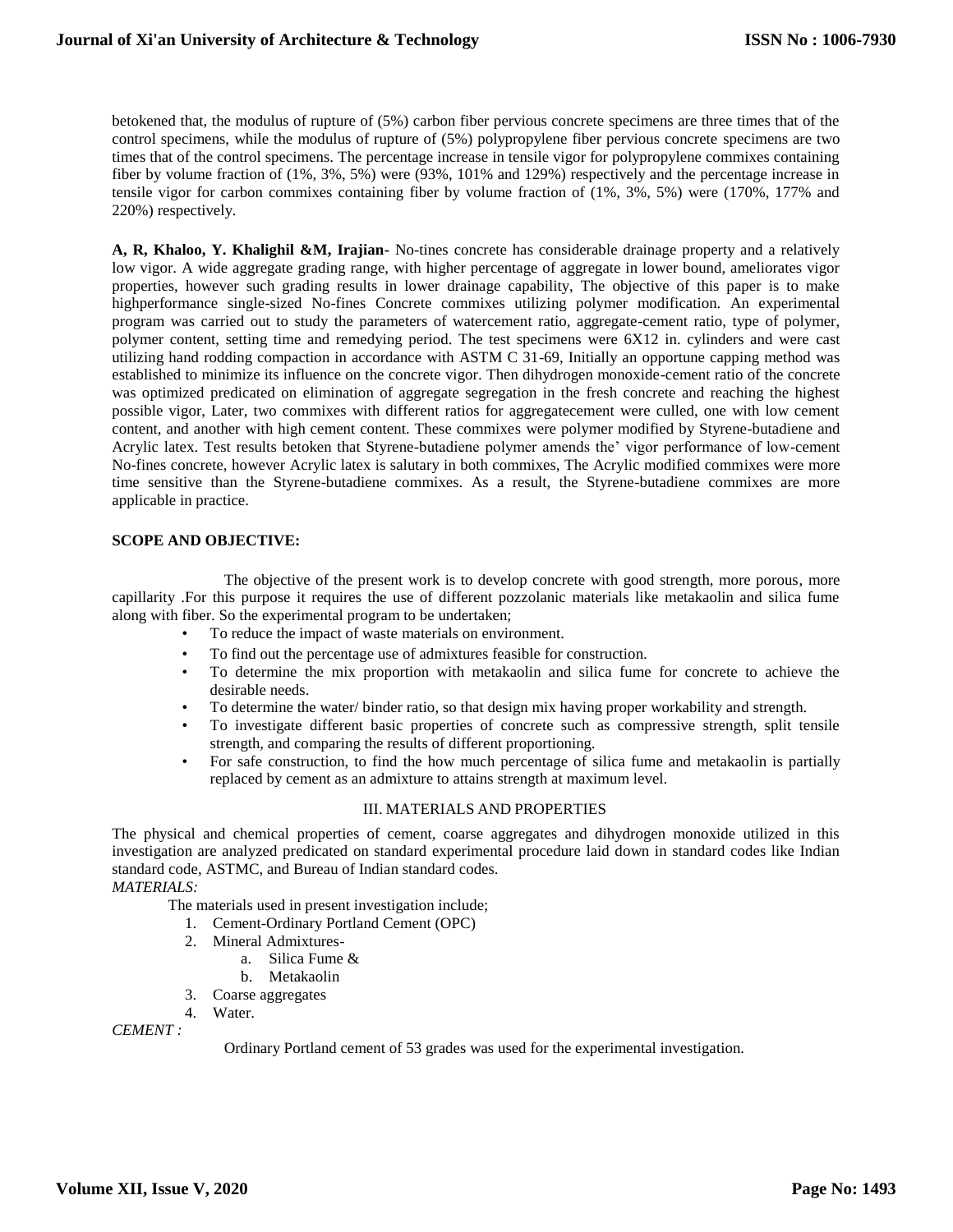| S.No | <b>Characteristic of cement</b> | Value       | <b>Code specifications (IS</b><br>4031-1988) |
|------|---------------------------------|-------------|----------------------------------------------|
|      | Fineness of cement              | 94.76%      |                                              |
|      | Normal consistency              | 33%         | Not specified                                |
|      | Initial setting Time            | 40 minutes  | >30                                          |
|      | Final setting time              | 350 minutes | < 600                                        |
|      | Specific gravity                | 3.14        |                                              |

## Table .1 Physical Properties of OPC

# Table. 2 Chemical Composition of Cement

| S.NO | Oxide                          | <b>Present Content</b> |
|------|--------------------------------|------------------------|
|      | CaO                            | 65.49                  |
|      | SiO <sub>2</sub>               | 21.67                  |
|      | $Al_2O_3$                      | 5.97                   |
|      | Fe <sub>2</sub> O <sub>3</sub> | 3.85                   |
|      | SO <sub>3</sub>                | 1.66                   |
|      | MgO                            | 0.78                   |
|      | $K_2O$                         | 0.46                   |
|      | Na <sub>2</sub> O              | 0.12                   |

#### *COARSE AGGREGATE:*

Crushed granite broken stone of 20 mm nominal size is used as coarse aggregate in this work.

| S.No | <b>Properties</b>       | Unit              | <b>Results</b>      |
|------|-------------------------|-------------------|---------------------|
|      | Specific gravity        |                   | 2.68                |
| 2.   | Particle size variation | mm                | 6.35 to 6.4 to 20mm |
| 3    | <b>Fineness Modulus</b> |                   | 6.26                |
| 4    | Water Absorption        | $\%$              | 0.5                 |
| 5    | <b>Bulk Density</b>     | kg/m <sup>3</sup> | 1469.8              |
| 6    | Elongation index        | $\%$              | 20.49               |
|      | Flakiness index         | $\%$              | 13.19               |
|      |                         |                   |                     |

Table .3 Coarse Aggregate Properties

Water

Locally available potable drinking water used in the experimental work for all mixes.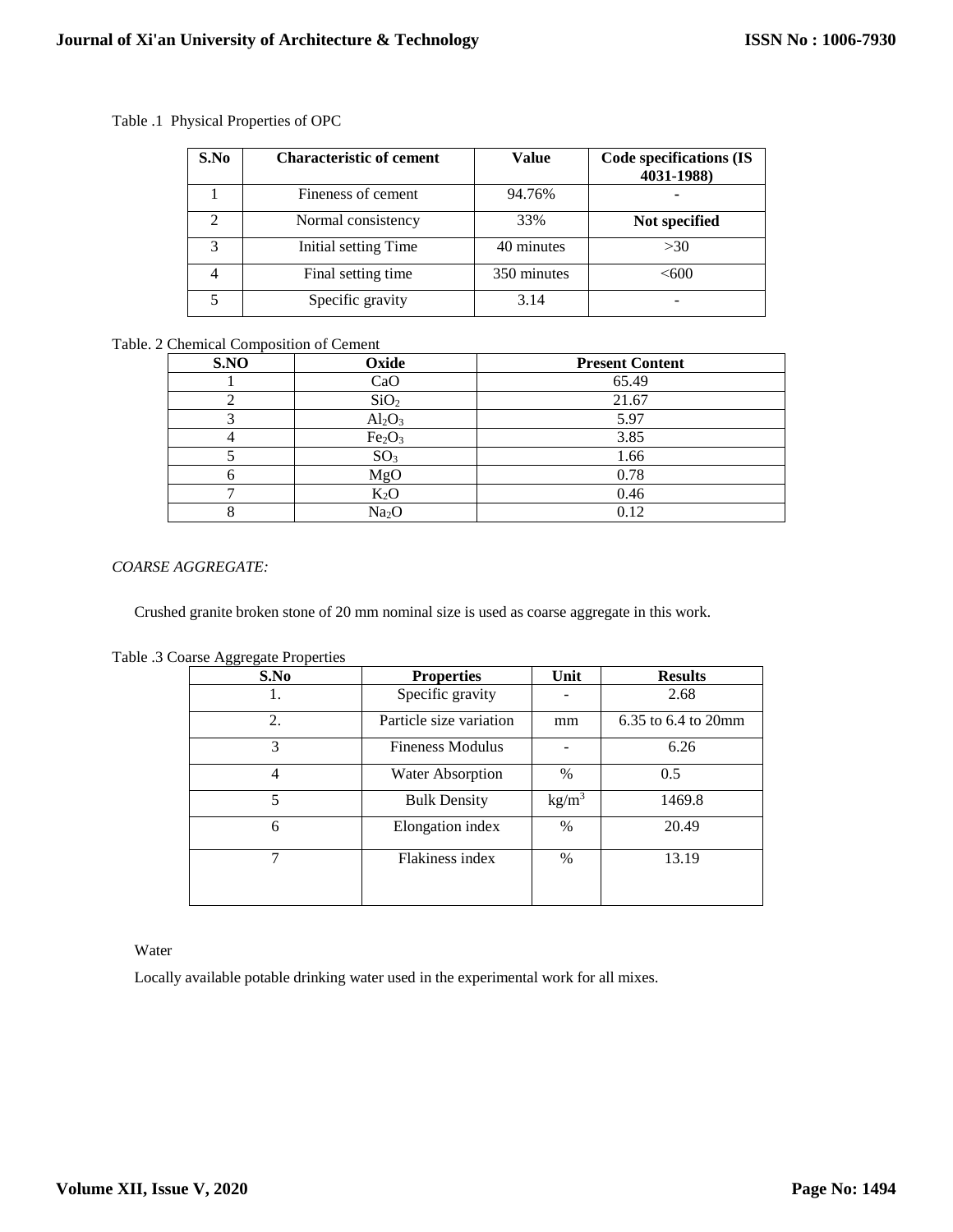| <b>SAMPLE</b>                      | <b>CEMENT %</b> | <b>SILICA</b><br><b>FUME</b><br>$\frac{0}{0}$ | <b>METAKAOLIN</b><br>$\frac{6}{9}$ | <b>COARSE</b><br><b>AGGREAGT</b><br>$E$ (kg/m <sup>3</sup> ) | W/C<br>ratio | <b>WATER</b><br>(ltrs) |
|------------------------------------|-----------------|-----------------------------------------------|------------------------------------|--------------------------------------------------------------|--------------|------------------------|
| <b>CONTROLLED</b><br><b>MIX</b>    | 100             | $\theta$                                      | $\Omega$                           | 1356                                                         | 0.24         | 1.5                    |
| CEMENT+10%OF<br><b>SILICAFUME</b>  | 90              | 10                                            | $\Omega$                           | 1356                                                         | 0.24         | 1.6                    |
| CEMENT+20%OF<br><b>SILICAFUME</b>  | 80              | 20                                            | $\overline{0}$                     | 1356                                                         | 0.24         | 1.7                    |
| CEMENT+10% OF<br><b>METAKAOLIN</b> | 90              | $\mathbf{0}$                                  | 10                                 | 1356                                                         | 0.24         | 1.6                    |
| CEMENT+20% OF<br><b>METAKAOLIN</b> | 80              | $\Omega$                                      | 20                                 | 1356                                                         | 0.24         | 1.7                    |

Table .4 Mix-Proportions for No Fines Concrete

## IV. RESULTS AND DISCUSSIONS

The results of present investigation are presented both in tabulated and graphical forms. In order to facilitate the analysis, interpretation of results is carried out at each phase of experimental study. This interpretation of the results obtained based on the current knowledge available in the literature as well as on the basis of results obtained. The significance of results is assessed with reference to the standards specified by the relevant IS codes. Also durability of concrete during its service life may be significantly affected by the environmental condition to which it is exposed, and in order to produce a concrete of high quality, appropriate mix, curing system in a suitable to the environmental condition during the early stages of hardening. The cubes, cylinder and beams were taken tested 7, 28, 56 and 90 days and results were obtained and the graphical views were shown in the below tabulations. By the results the calculations shows the increasing the compressive strength, split tensile strength, flexural strength. This result shows the maximum addition of silica fume & metakaolin at the peak point this makes the maximum utilization of silica fume & metakaolin should be added to the concrete at certain intervals to attain the maximum strength.

The compressive strength of concrete for different replacements of cement with 10% and 20% of silica fume and 10%,20% metakaolin by volume of concrete were tested for 7,28,56 and 90 days using compressive test machine. The water to cement ratio was taken as 0.24. Three cubes were casted for each proportion and the average of three test samples was taken for the accuracy for results. At the room temperature, the concrete cubes were cured.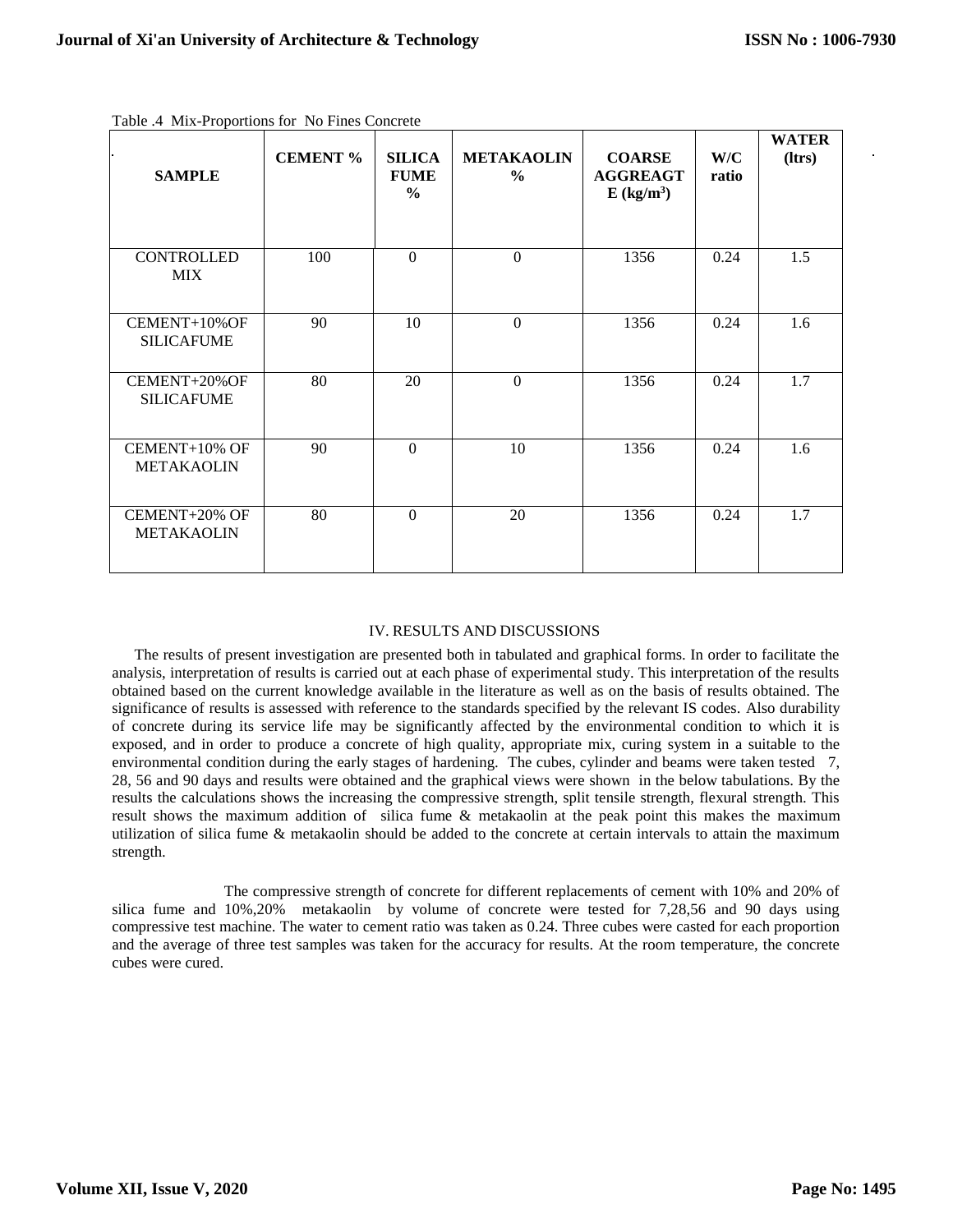*Normal Consistency:*



Fig 1. Normal Consistency percentages for replacement of Cement by 0%,10%,20%metakaolin



Fig 2. Normal Consistency percentages for replacement of Cement by 0%,10%,20%silicafume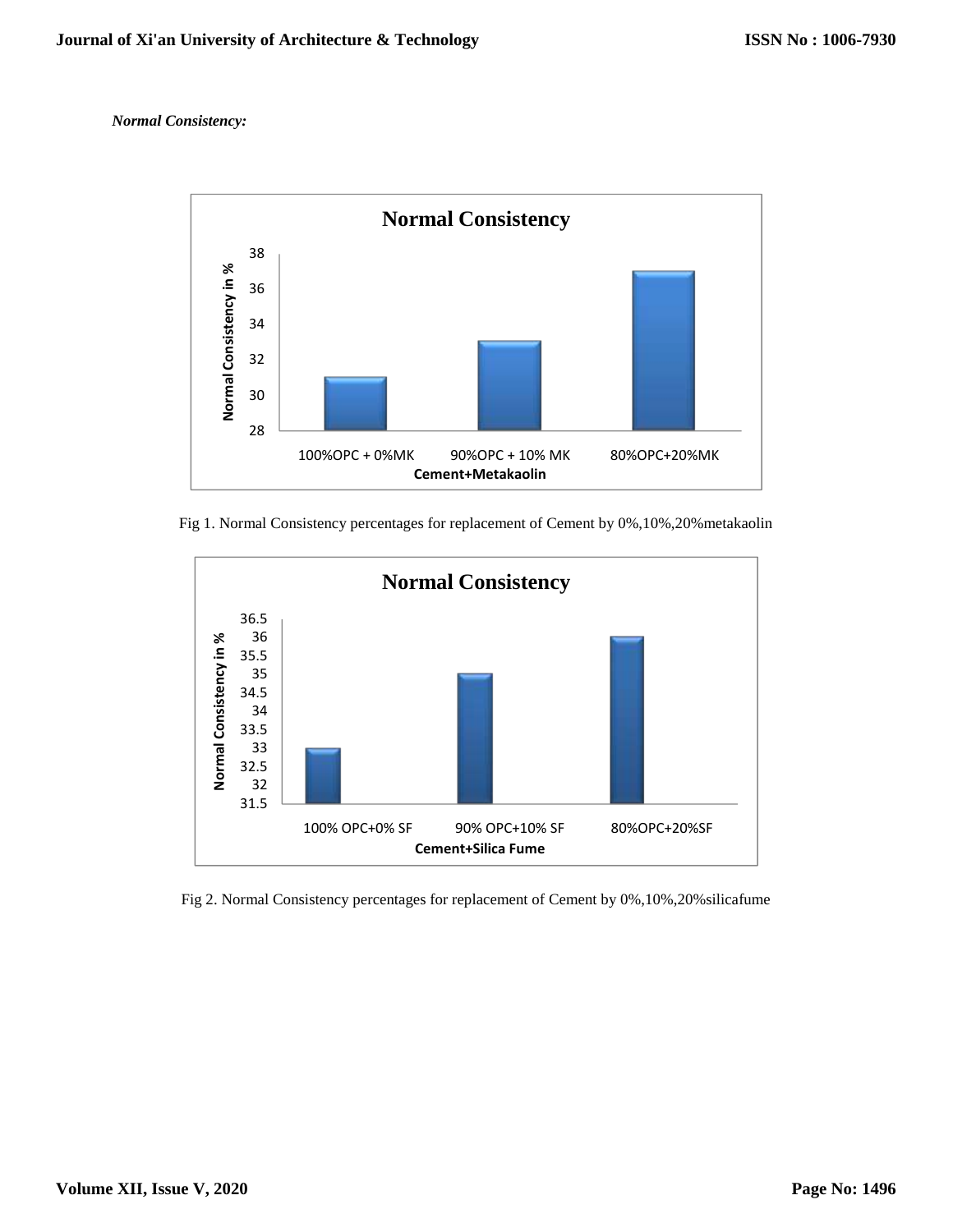## *Initial and Final Setting Time:*



Fig .3 initial setting time for different replacement percentages of 0%,10%&20% Cement with Metakaolin



### Fig .4 final setting time for different replacement percentages of 0%,10%&20% Cement with Metakaolin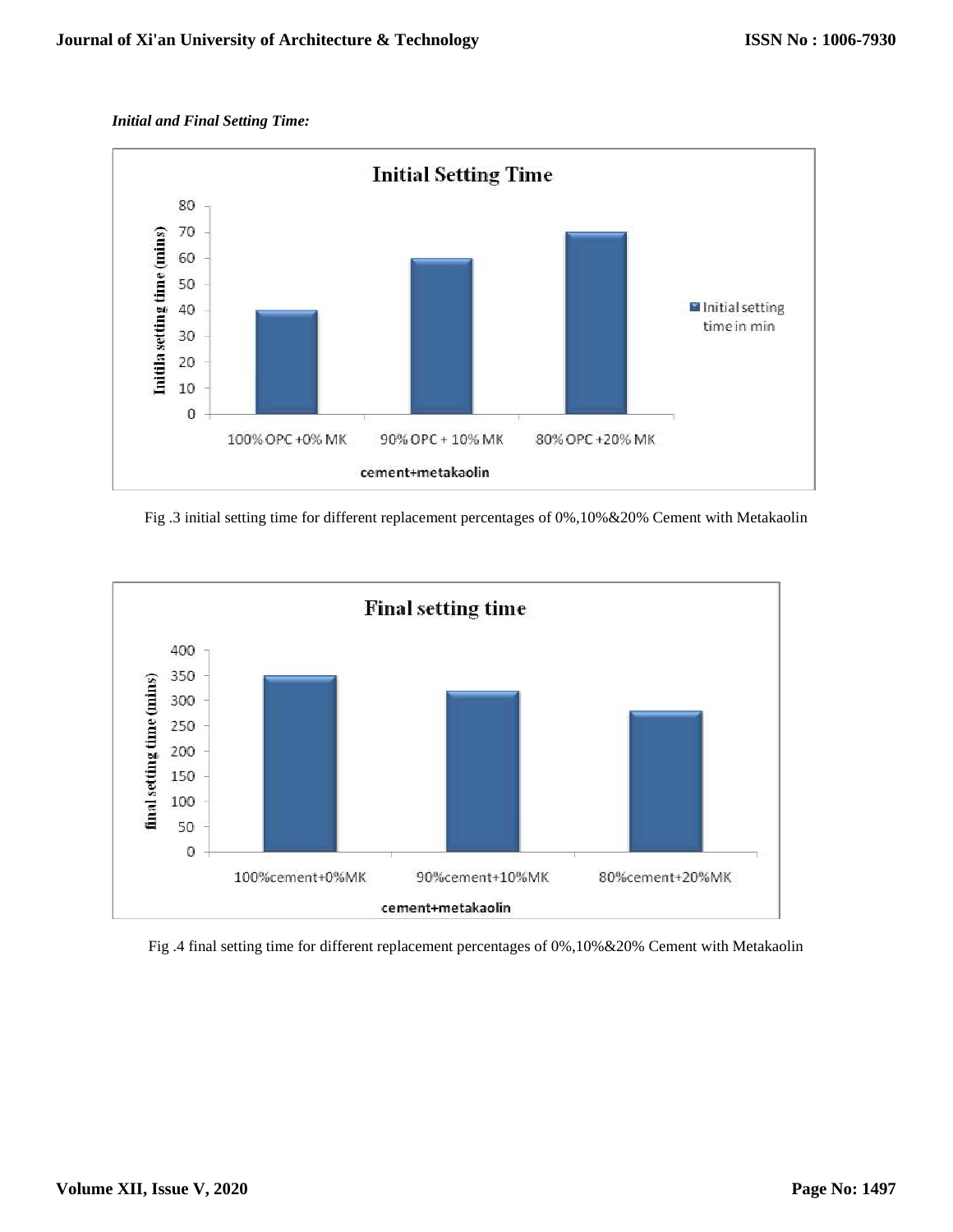

Fig .5 initial setting time for different replacement percentages of 0%,10%&20% Cement with silica fume



Fig .6 initial setting time for different replacement percentages of 0%,10%&20% Cement with silicafume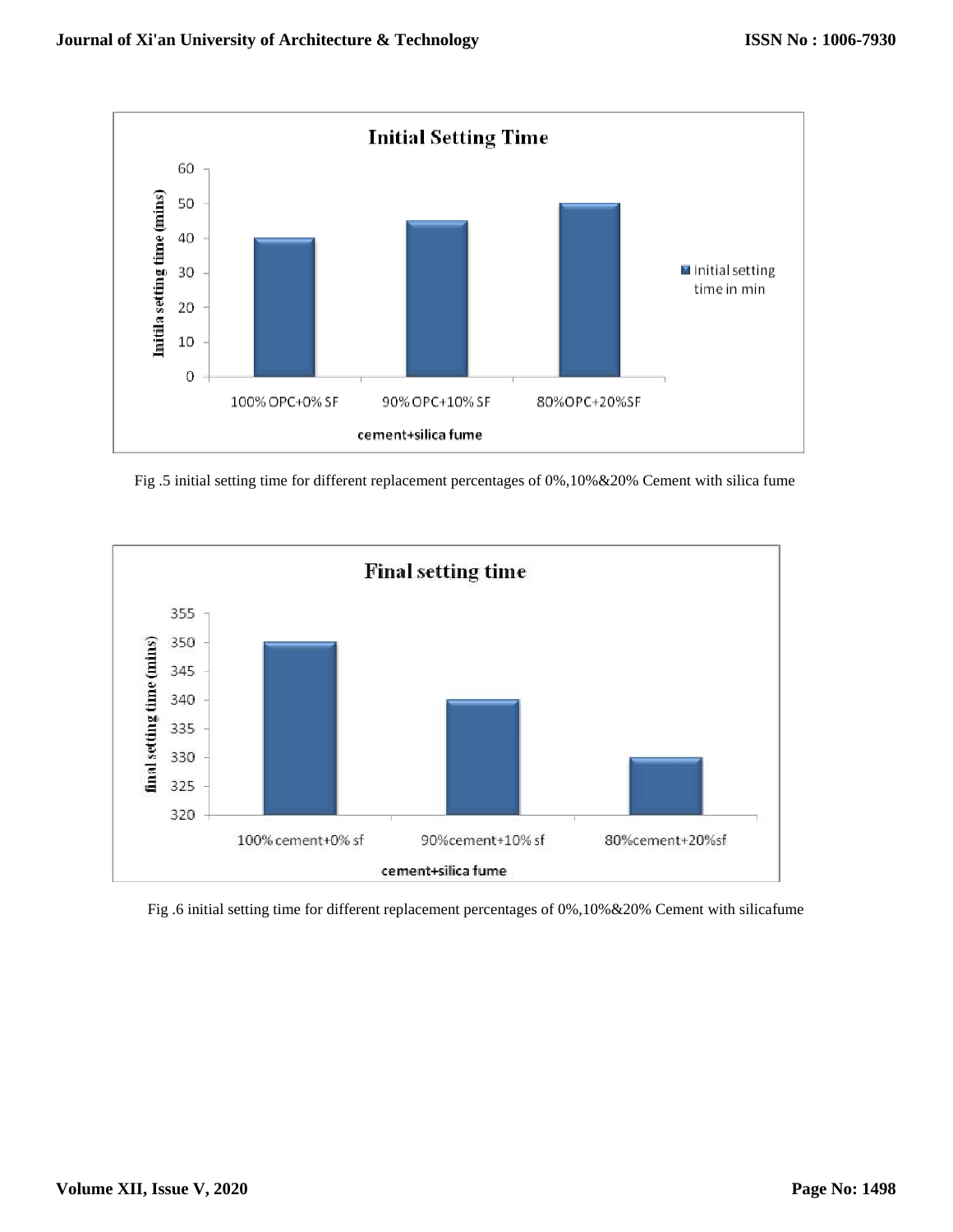# *Compressive Strength:*



Fig.7 Compressive Strength of Ordinary No Fines Concrete



#### Fig .8 Compressive strength comparison between controlled concrete & concrete with 20% of silica fume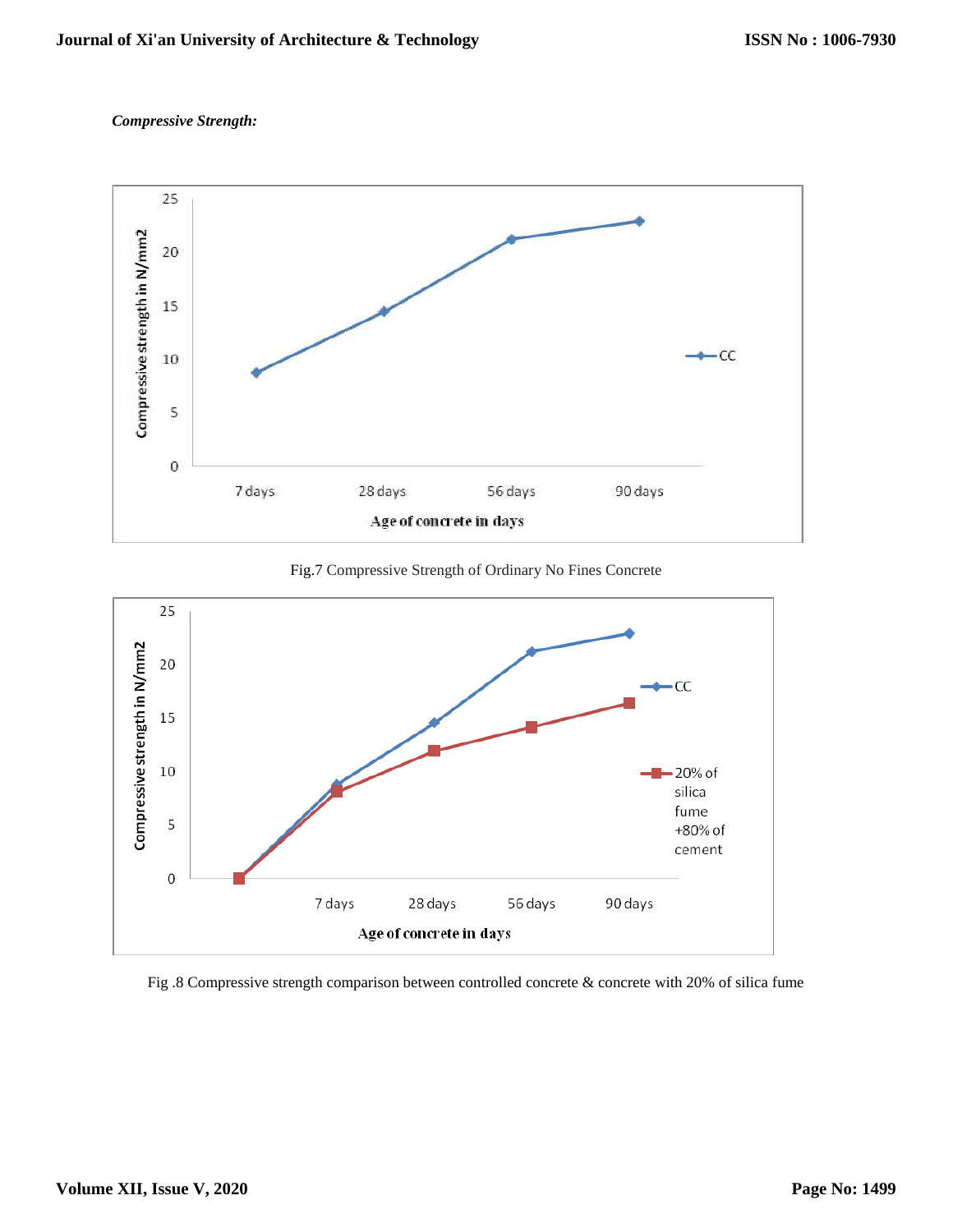

Fig .10 Compressive strength comparison between controlled no fines concrete & concrete 20% of metakaolin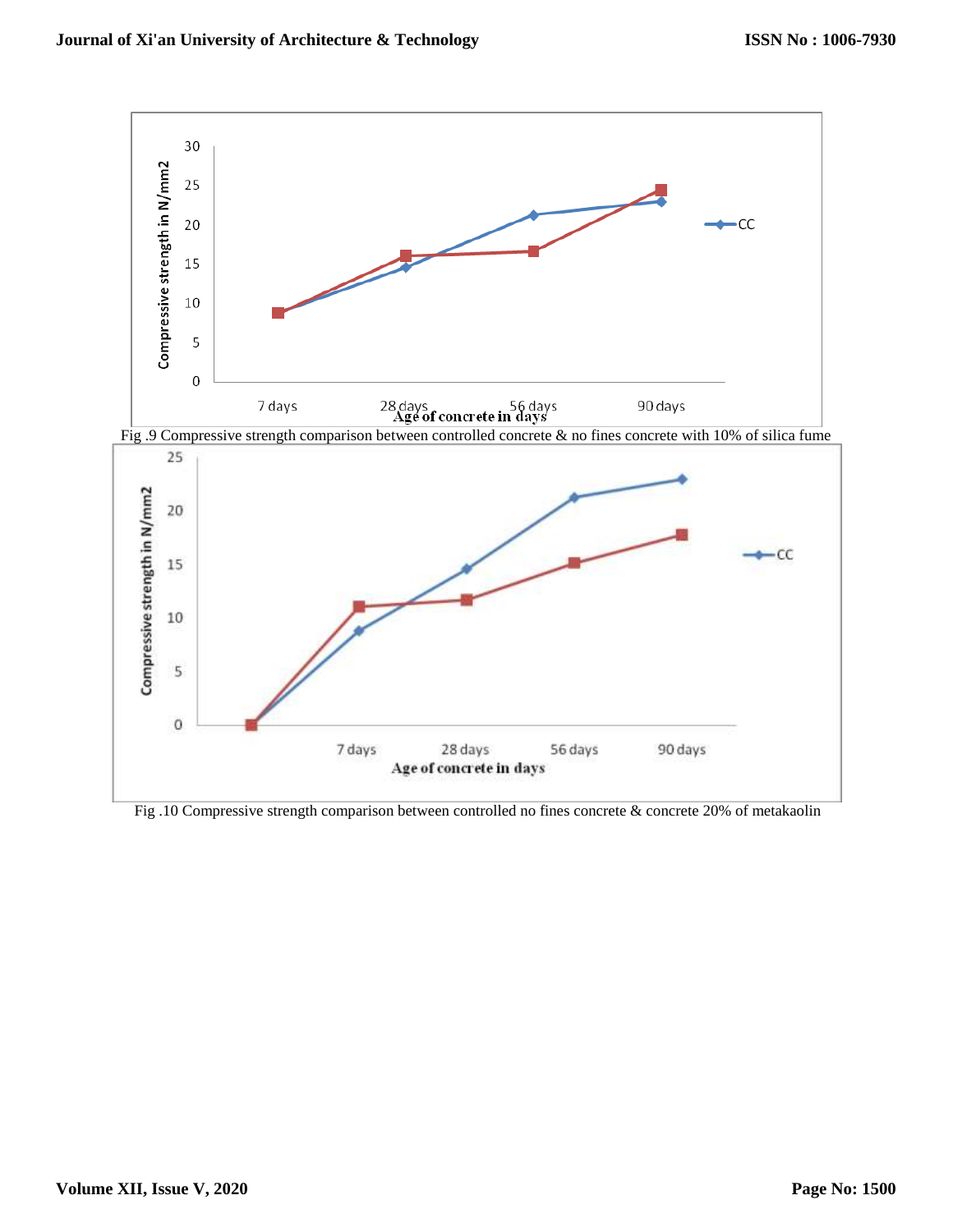

Fig .11 The above graph chart shows the compressive strength comparison between controlled no fines concrete  $\&$ concrete 10 % of metakaolin



e +no fines concrete with 10% of silica fume +no fines concrete with 10% of metakaolin

*Split Tensile Strength:*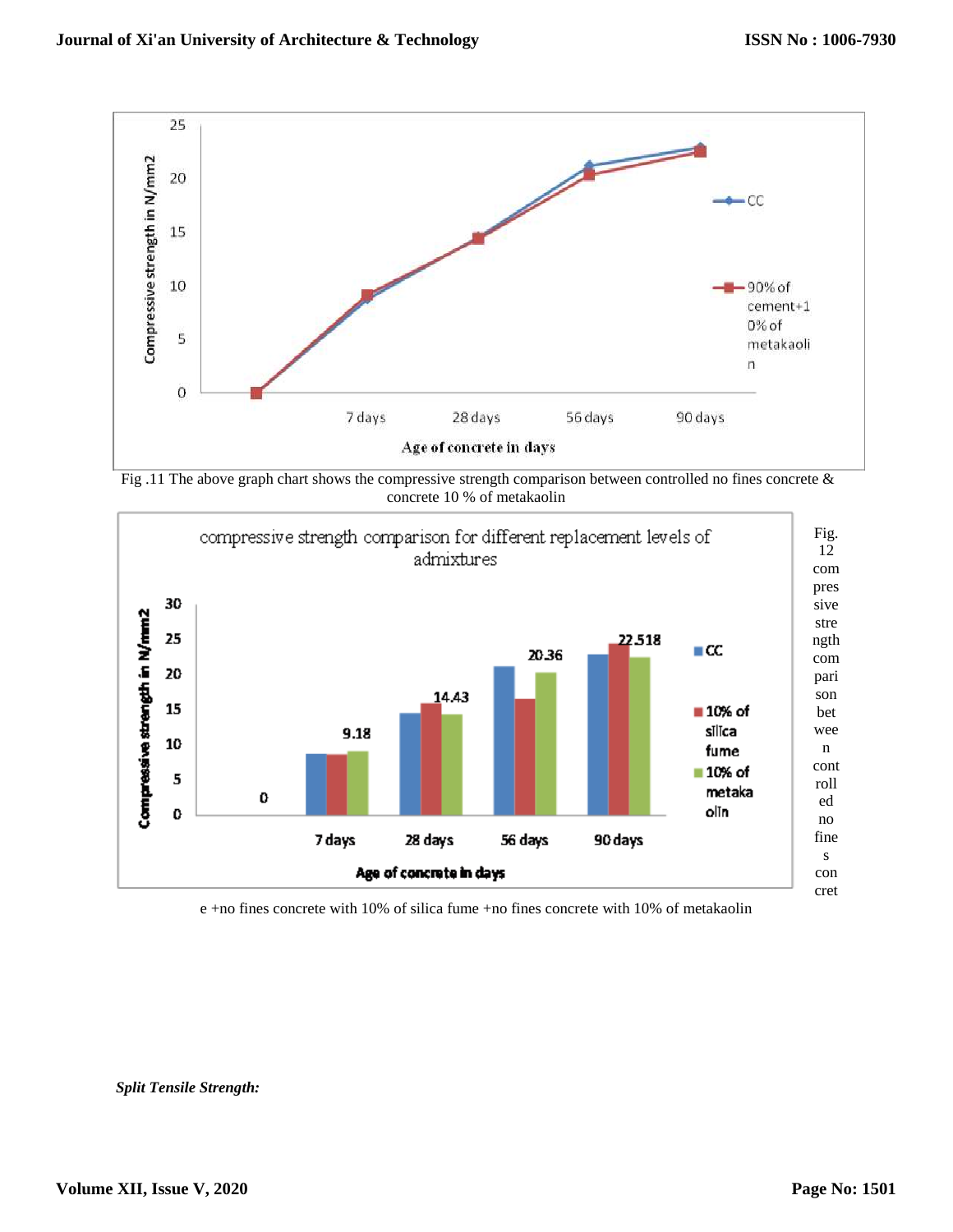Table 5 Split Tensile Strength Results of Concrete made with different Replacement Levels of Silica Fume and Metakaolin

| Davs    | Cases                              | Average split tensile strength |  |
|---------|------------------------------------|--------------------------------|--|
|         |                                    | (N/mm <sup>2</sup> )           |  |
|         | Controlled mix                     | 2.133                          |  |
|         | 80% of cement+20% of silica fume   |                                |  |
|         | 90% of cement + 10% of silica fume | 2.4                            |  |
| 28 days | $80\%$ of cement + 20% metakaolin  |                                |  |
|         | 90% of cement + 10% of metakaolin  |                                |  |







Fig. 14 comparison of split tensile strength results of concrete for various replacements of silica fume and fly ash with 10% as admixture.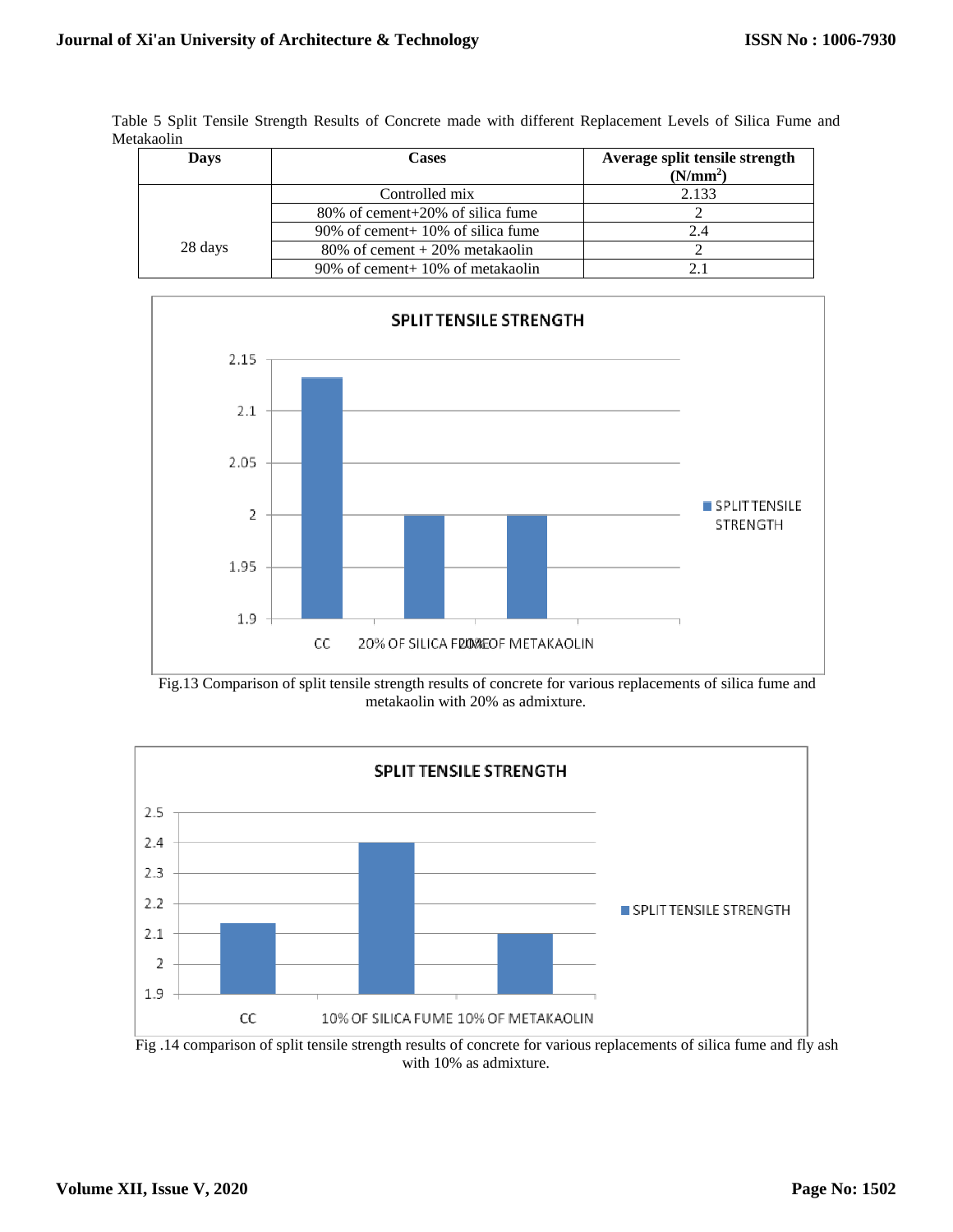#### V.CONCLUSION

Based on the results obtained from the present investigation the following conclusions were made;

- 1. The addition of silica fume and metakaolin as replacement to cement, its normal consistency and initial setting time increases with increase in percentage and final setting time decreases with increase in percentage.
- 2. By the addition of 10% of silica fume to no fines concrete mix, the compressive strength has increased.
- 3. In split tensile tests, it is observed that crack width reduced due to the presence of admixtures when compared with conventional specimen.
- 4. When the cement is replaced with 10% silica fume gives the optimum compressive strength, split tensile strength.
- 5. At 10% silica fume replacement to cement compressive strength was increased up to 1.54 % when compared with conventional concrete for 28 days.
- 6. At 10% silica fume replacement to cement, split tensile strength were increased up to 0.3% when compared with conventional concrete for 28 days.

#### REFERENCES

- [1] Guidelines for the concrete mix design proportioning by using code IS 10262:2009
- [2] Methods of test for coarse aggregates and fine aggregates of concrete by using code IS 383(1970), ARE 2386(1983).
- [3] Specification for 53 grade ordinary Portland cement is practiced by using the IS 12269(1987).
- [4] The strength specifications & methods of tests made for concrete by using the IS 516(1959).
- [5] Methods of test for split tensile strength of concrete is made by using the IS 5816(1999).
- [6] Code of practice for plain and reinforced concrete is IS 456(2000).
- [7] Code of practice for adding admixtures into concrete by using the specification IS 9103(1999).
- [8] ASTM C1240-15 Standard specification for silica fume used in concrete and also by the code of practice for specifications of silica fume is [IS 15388 \(2003\).](https://www.google.co.in/url?sa=t&rct=j&q=&esrc=s&source=web&cd=1&ved=0ahUKEwjfg8C31O7MAhVEo48KHcD3CdIQFgg3MAA&url=https%3A%2F%2Flaw.resource.org%2Fpub%2Fin%2Fbis%2FS03%2Fis.15388.2003.pdf&usg=AFQjCNFjC48cOGfn1EsXkqrKJawhPePyiw&sig2=PNV-ZPA9xs7KuZseEyIfyg&bvm=bv.122448493,d.c2I)
- [9] Code of practice for no fines cast in situ cement concrete is IS 12727 (1989)
- [10] Aiswarya S, Prince Arulraj G, Dilip C, ISSN: 2250-3498, VOL.3, JUNE 2013, "A REVIEW ON USE OF METAKAOLIN IN CONCRETE".
- [11] [Tsai-Lung Weng,](http://www.hindawi.com/32896340/) Wei-Ting Lin, and [An Cheng,](http://www.hindawi.com/56237574/) EFFECT OF\_Metakaolin on Strength and Efflorescence Quantity of Cement-Based Composites." 2013.
- [12] "STUDIES ON METAKAOLIN BASED COIR FIBRE REINFORCED CONCRETE" , Khaza Mohiddin Shaik, Prof. Vasugi K ISSN 0976 – 6316(Online), Volume 5, Issue 9, September (2014), pp.
- [13] EVALUATION OF COMPOSITE POLYPROPYLENE FIBRE REINFORCED CONCRETE V.M. Sounthararajan<sup>1</sup>, Anshul Jain<sup>2</sup>, Abhishek Kumar Singh, S. Thirumurugan
- [14] Polypropylene Fiber Reinforced Concrete- A Review Dr.T.Ch.Madhavi<sup>1</sup>, L.Swamy Raju<sup>2</sup>, Deepak Mathur
- [15] PERVIOUS CONCRETE A SUSTAINABLE CHOICE IN CIVIL ENGINEERING CONSTRUCTION Thushara Priyadarshana Manager Research and Development, Holcim (Lanka) Limited, 413 R A De Mel Mawatha, Colombo 3, Sri Lanka
- [16] Development of Mix Proportion for Functional and Durable Pervious Concrete Wang, K.<sup>1</sup>, Schaefer, V. R.<sup>2</sup>, Kevern, J. T.<sup>3</sup>, and Suleiman,  $M.T.^4$
- [17] Compressive strength and Water Absorption of Pervious Concrete that Using the Fragments of Ceramics and Roof Tiles E. Prahara<sup>1</sup>, Meilani<sup>2</sup> Bina Nusantara University, KH Syahdan 9, West Jakarta 11480, Indonesia Bina Nusantara University, KH Syahdan 9, West Jakarta 11480
- [18] Laboratory and Analytical Study of Permeability and Strength Properties of Pervious Concrete B. Huang, J. Cao, X. Chen and X. Shu Dept. of Civil and Environmental Engineering, The University of Tennessee, Knoxville.
- [19] 1.https://www.google.co.in/webhp?sourceid=chromeinstant&ion=1&espv=2&ie=UTF8#q=metakaolin+chemical+composition.
- [20] Application by basher alam, Mohammad javed.
- [21] 13) An innovative no fines concrete pavement model by Sirile eathakoti, Markandeya raju

[22] Ponnada.

- [23] 14) Investigation of No-Fines Concrete in Building Blocks by K Satham Ushane1, K J Pradeep
- [24] Kumar and C Kavitha
- [25] 15) Experimental Study on Properties of No-fine Concrete by Md. Abid Alam ,Shagufta Naz .

l

- [26] 16) Development of High Quality Pervious Concrete Specifications for Maryland [27] Conditions by A. M. AMDE AND S. ROGG
- Conditions by A. M. AMDE AND S. ROGG